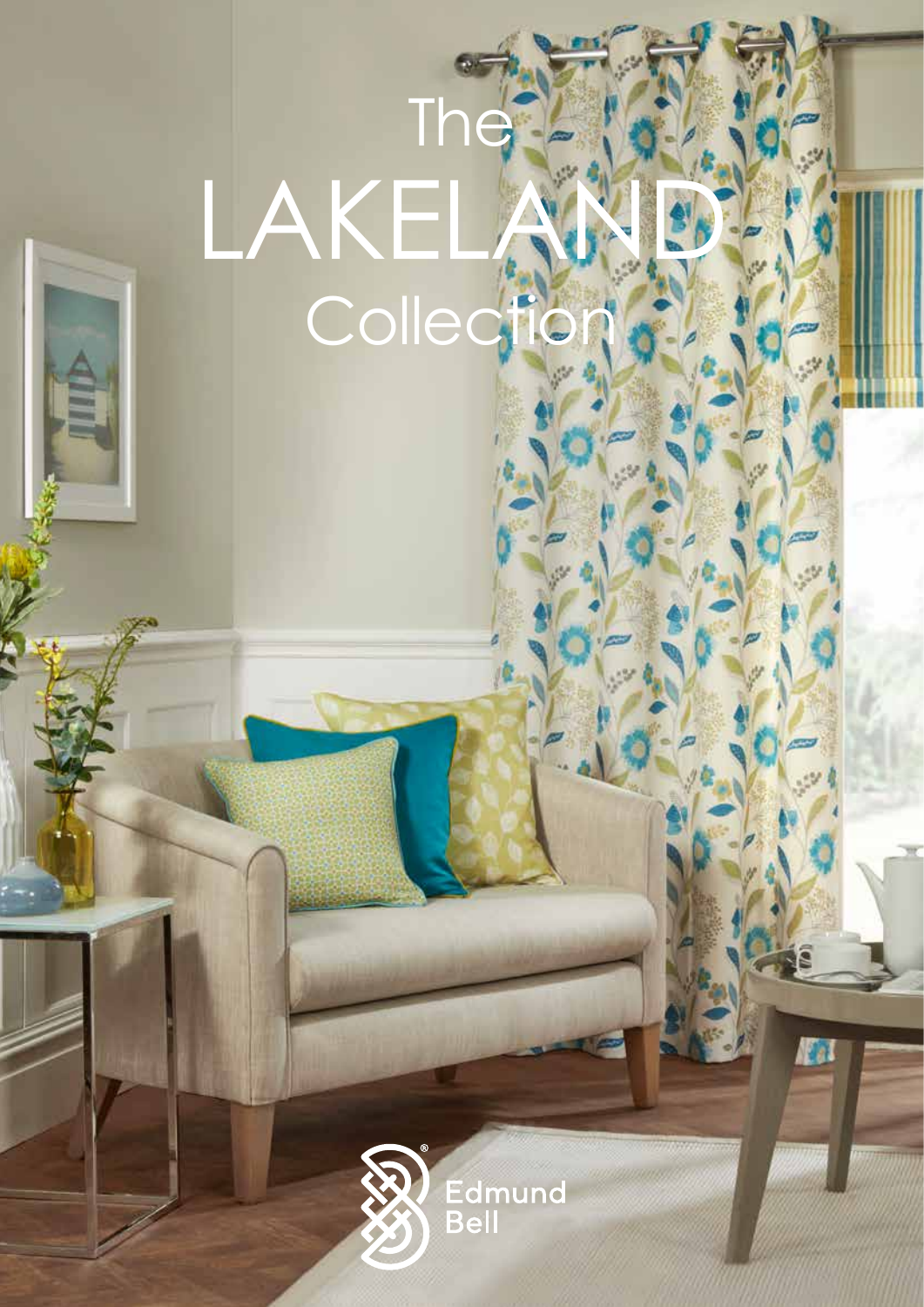

**MAIN IMAGE Blind** HAWKSHEAD Cornflower **Scatters** AMBLESIDE Cornflower CONISTON Latte WINDERMERE Cornflower DERWENT Cornflower **Chairs** METRO Ivory METRO Mist **Table Runner** MANHATTAN Pearl HAWKSHEAD Cornflower **Napkins** DERWENT Cornflower CONISTON Latte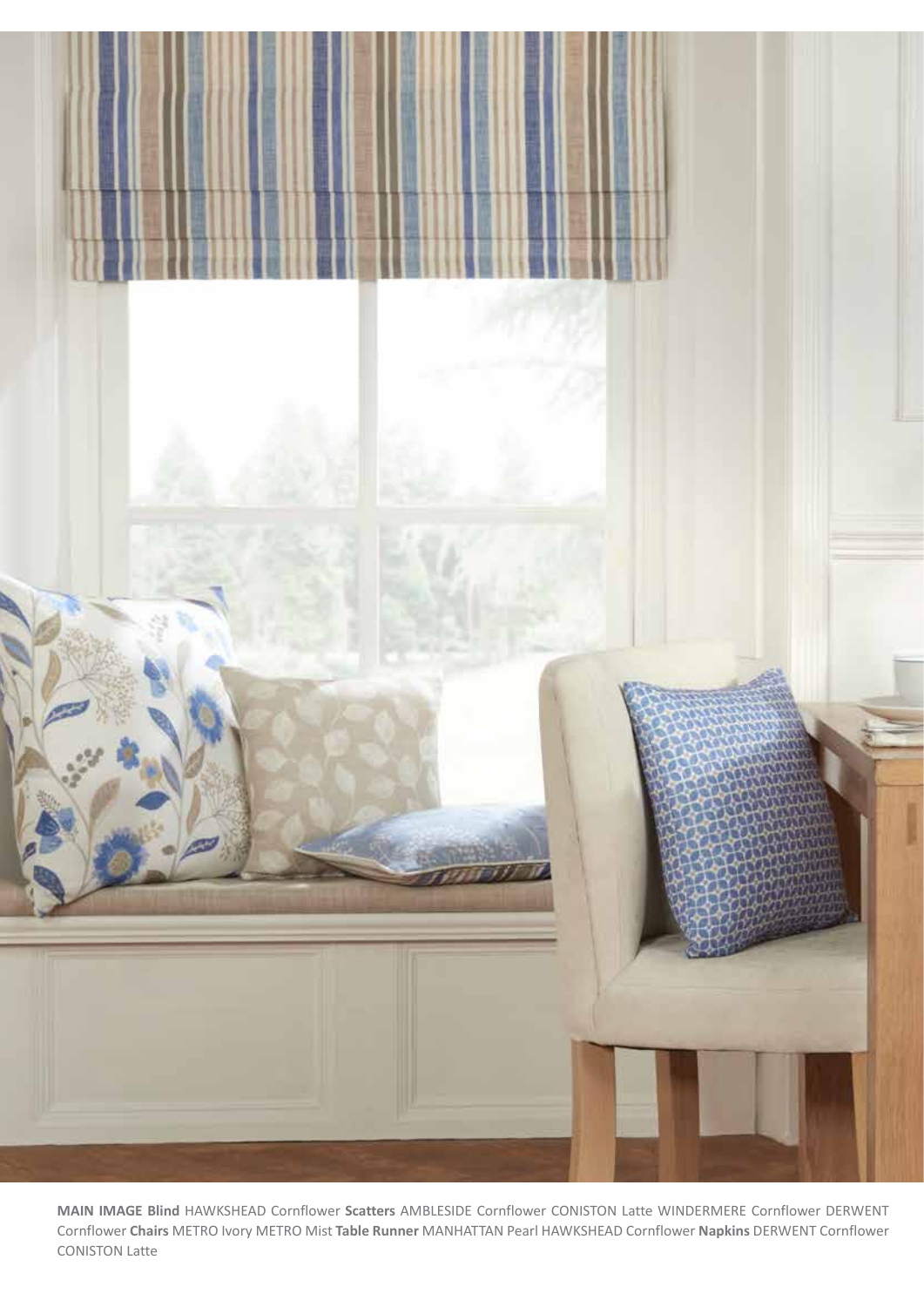### LAKELAND **COLLECTION**

Lakeland is a fresh, new collection of co-ordinating printed furnishing fabrics for the contract market. Inspired by the beauty of the British countryside and the changing seasons, the collection is a mix of contemporary, organic florals and subtle textures, creating a relaxed and stylish ambience for any interior.

Ambleside, the feature floral, is complimented by the delicate leaves and stems of Coniston and Windermere, giving a fashionable botanical feel. Contrast is provided in the form of the smart, textured stripe of Hawkshead and the small-scale geometric, Derwent.

All offered in range of 6 harmonious colourways and an extensive range of base fabrics.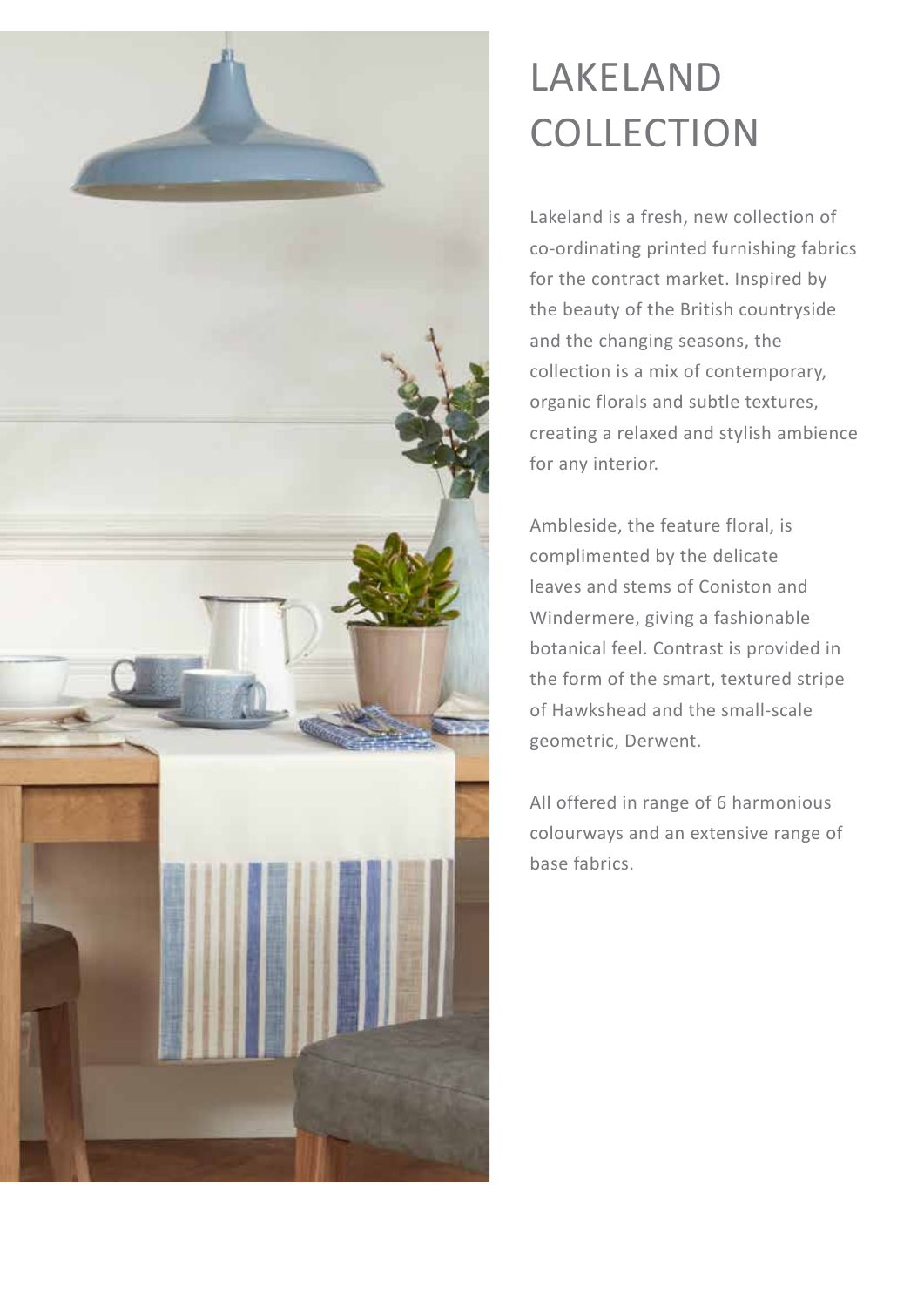



**MAIN IMAGE Curtain** AMBLESIDE Duckegg **Blind**  HAWKSHEAD Duckegg **Scatters** DERWENT Apple MANHATTAN Teal CONISTON Apple WINDERMERE Duckegg

### Duckegg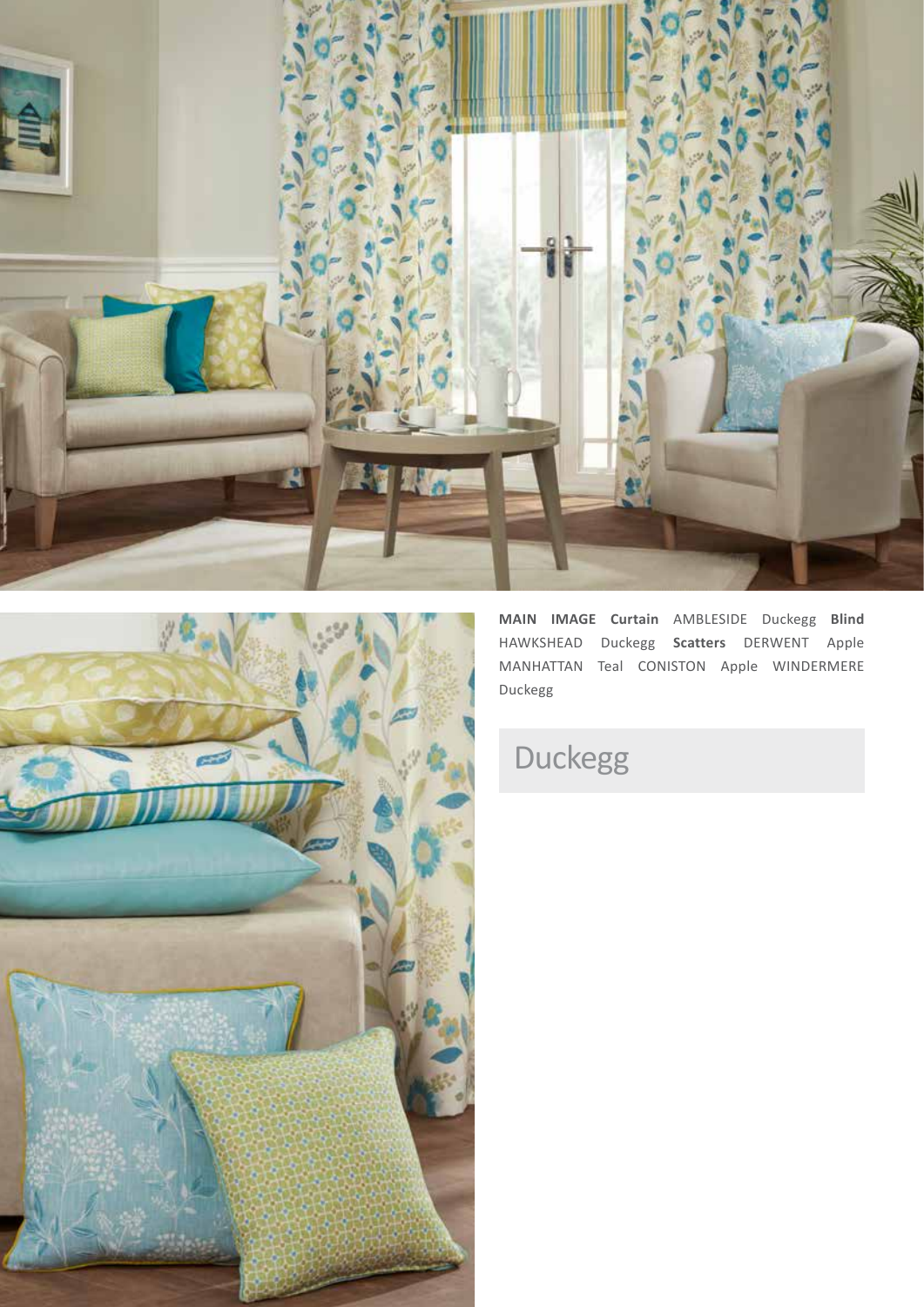#### Heather





**MAIN IMAGE Curtains** WINDERMERE Heather **Voile** MOMENTS Mist **Duvet** AMBLESIDE Heather HAWKSHEAD Heather (reverse) **Bed Runner** MANHATTAN Lime **Scatters** HAWKSHEAD Heather AMBLESIDE Heather MANHATTAN Lime DERWENT Fern **Chair** METRO Ivory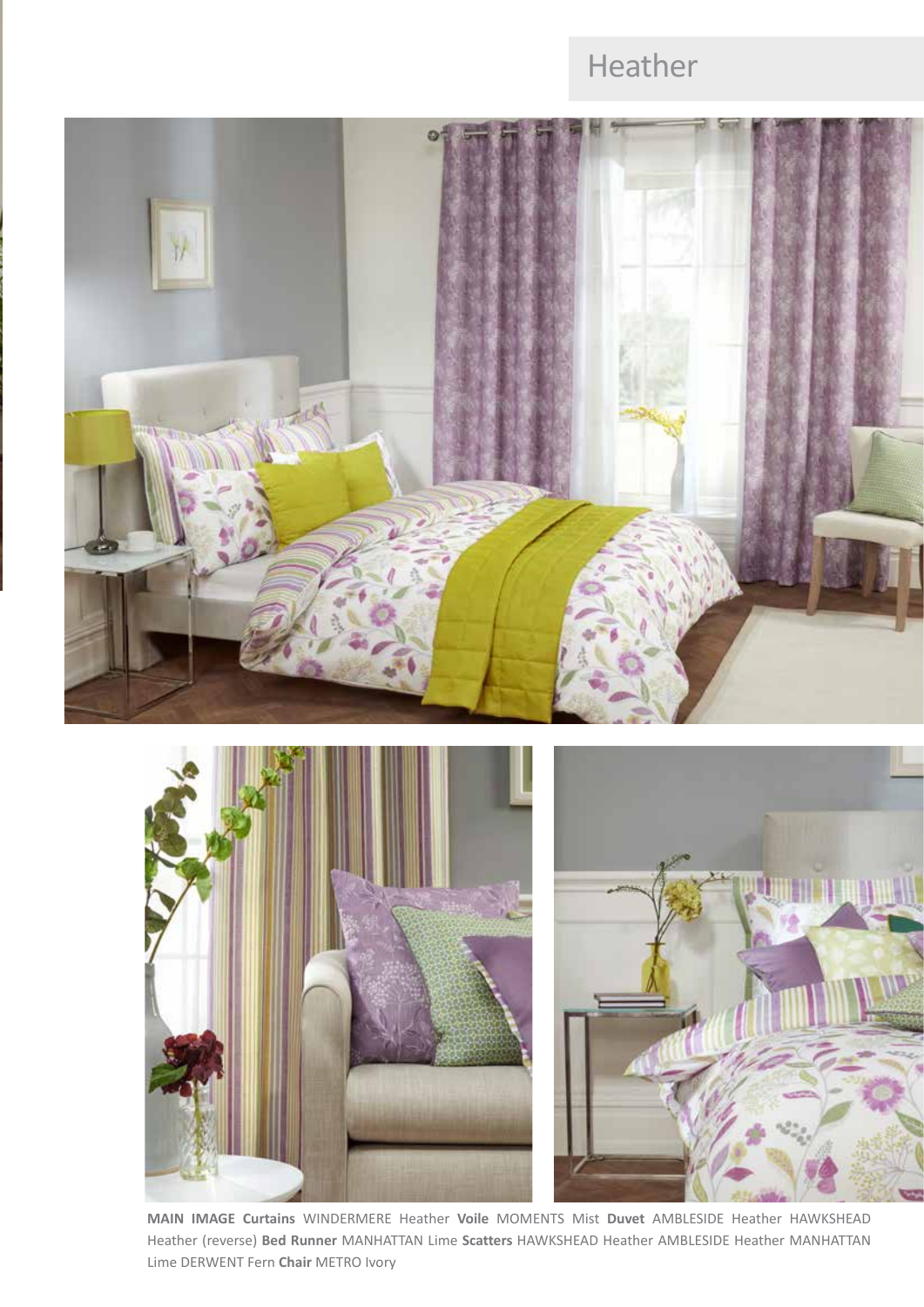

#### Raspberry

**MAIN IMAGE Curtain** CONISTON Mist **Blind** HAWKSHEAD Raspberry **Scatters** WINDERMERE Mist MANHATTAN Plum CONISTON Mist/ HAWKSHEAD Raspberry **Throw** MANHATTAN Plum

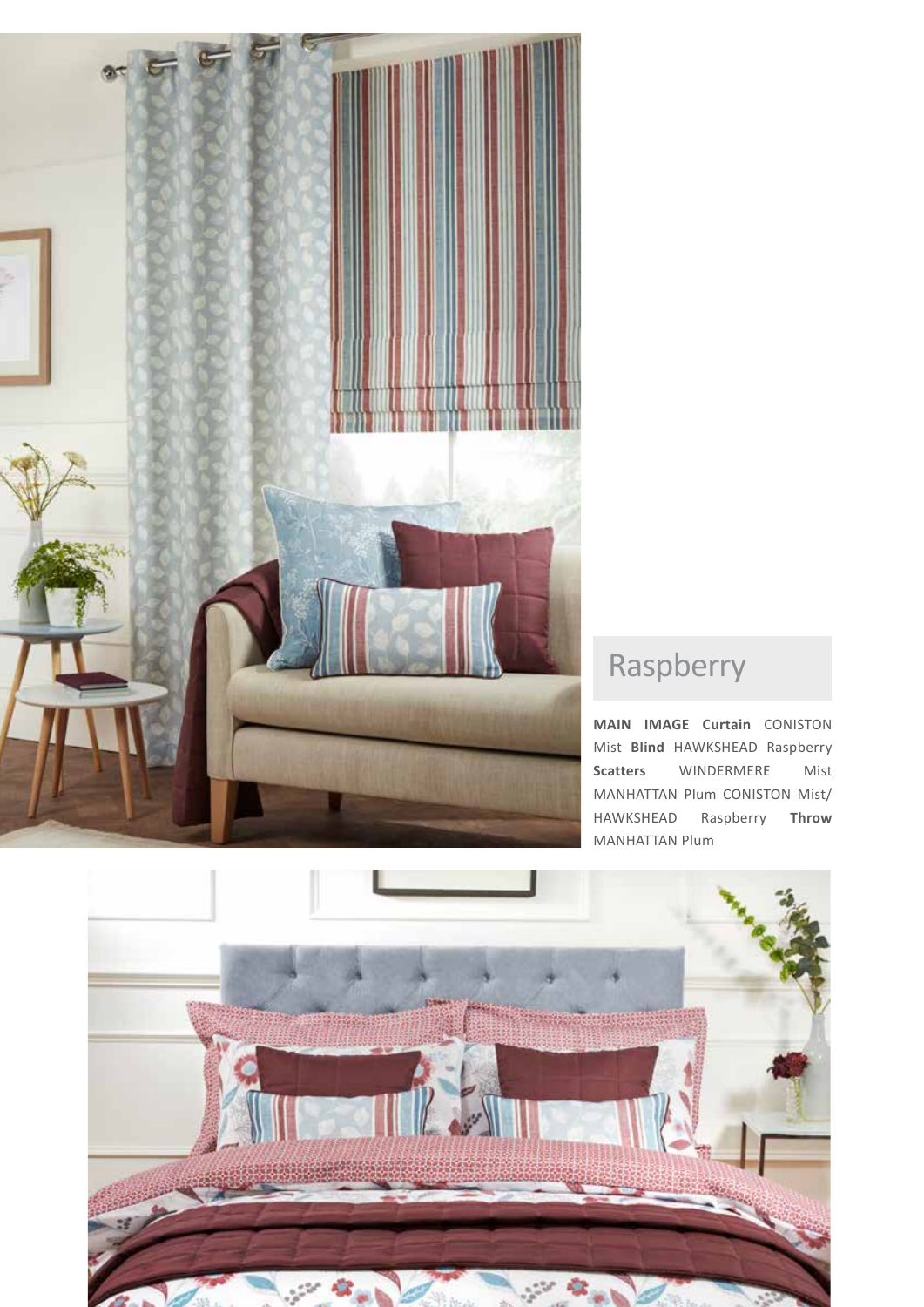#### Gold



**MAIN IMAGE Curtain** AMBLESIDE Gold **Blind** DERWENT Pewter **Chair** METRO Onyx **Scatters** CONISTON Mist HAWKSHEAD Gold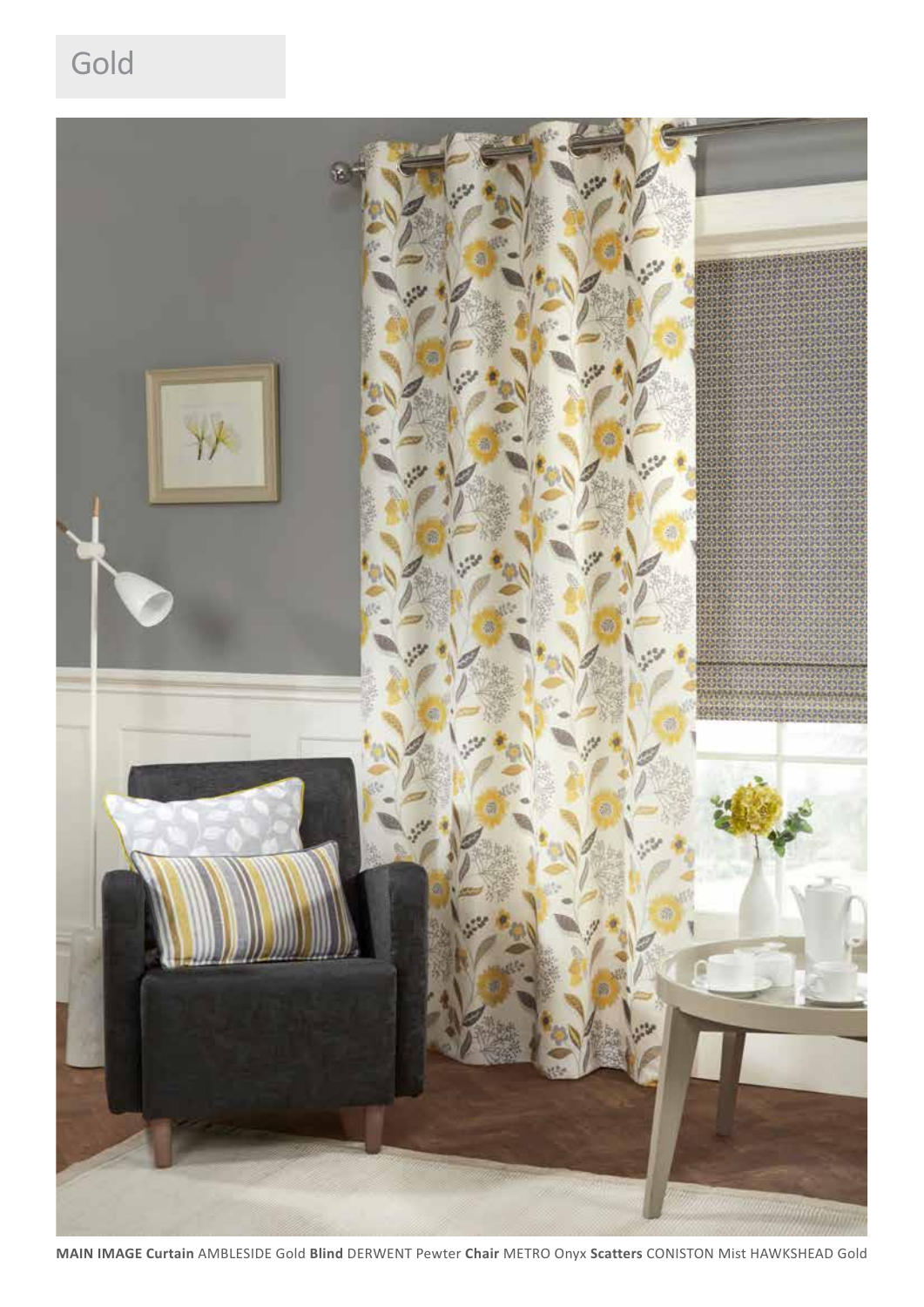



**MAIN IMAGE Curtain** CONISTON Ochre **Blind**  HAWKSHEAD Copper **Scatters** AMBLESIDE Copper WINDERMERE Pistachio MANHATTAN Coral DERWENT Copper

#### Copper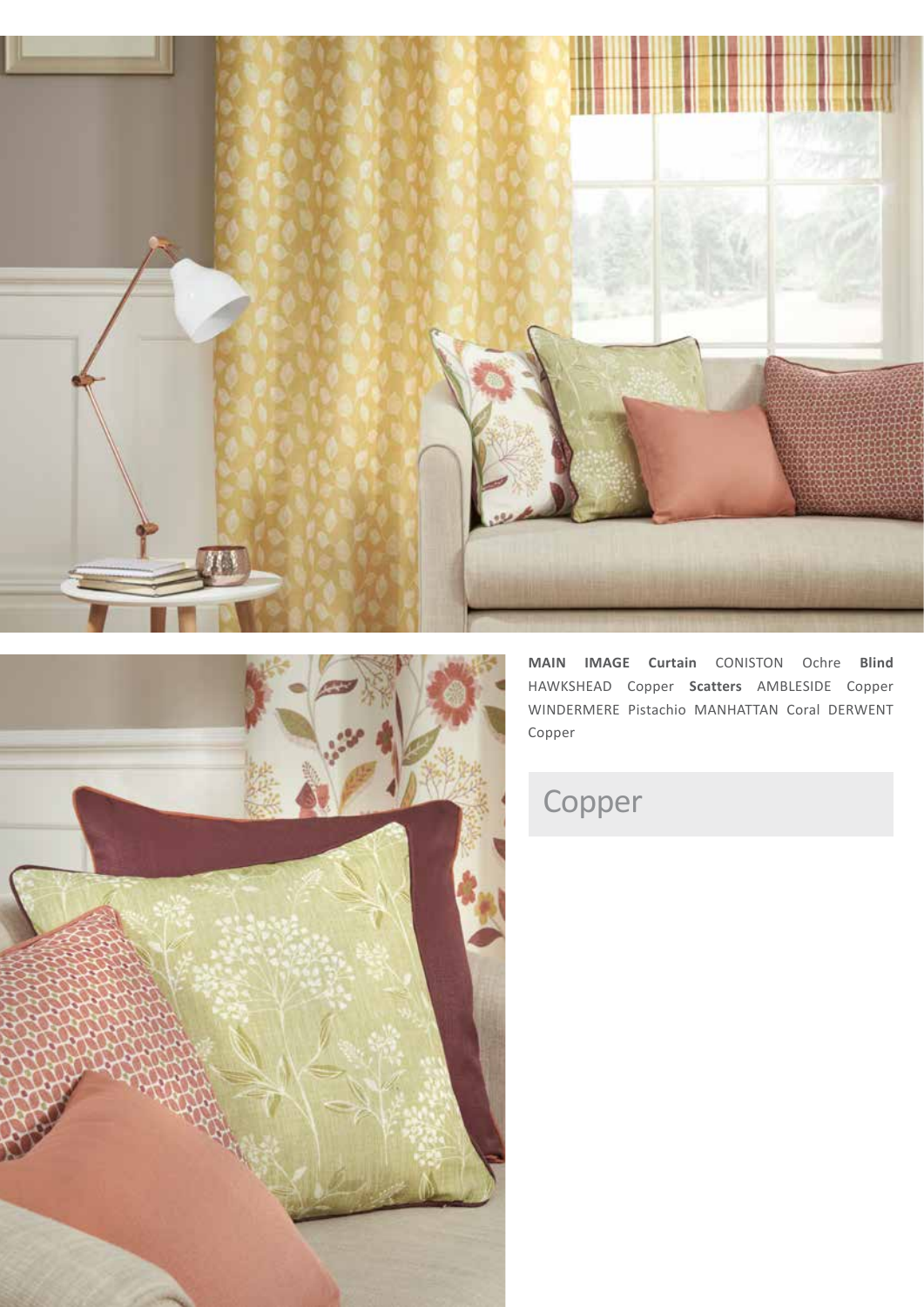#### **Cornflower**



**MAIN IMAGE Blind** HAWKSHEAD Cornflower **Scatters** AMBLESIDE Cornflower CONISTON Latte WINDERMERE Cornflower DERWENT Cornflower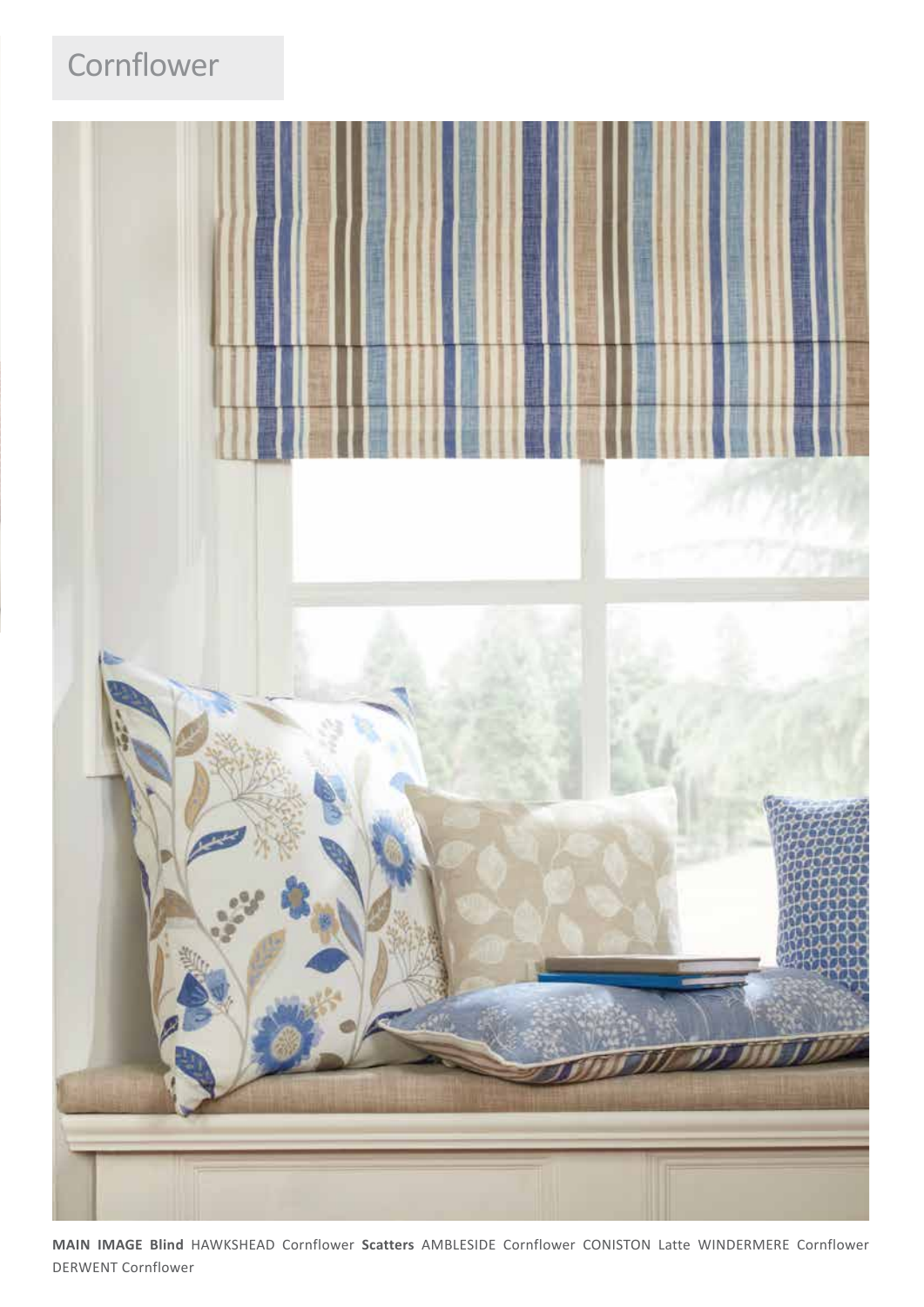#### The LAKELAND Collection



For use as a guide only. Whilst the colours in this brochure have been reproduced as accurately as possible, we are restricted by the limitations of 4 colour litho printing and there may be slight differences when printed on fabric.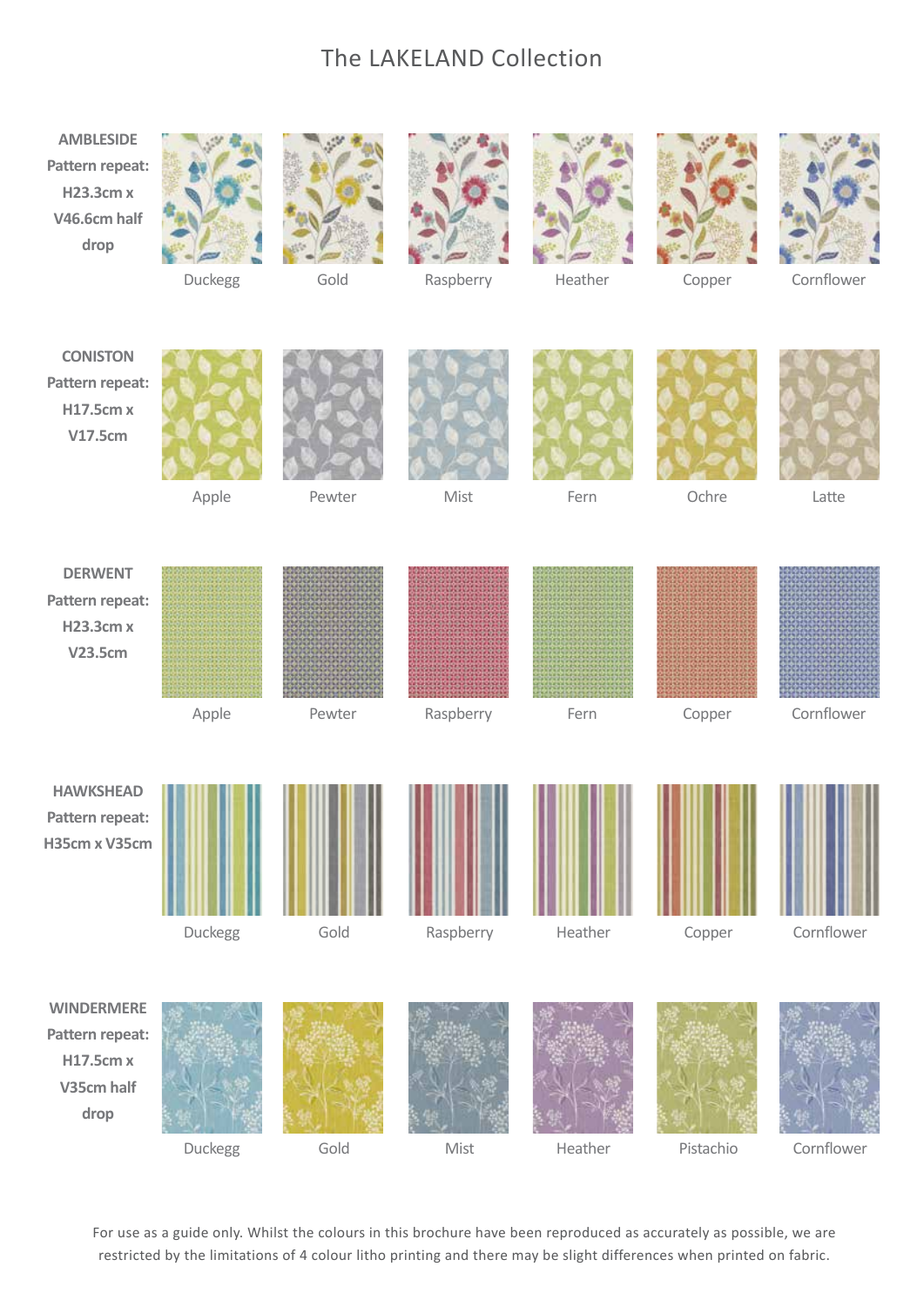| Product<br>code | <b>Product information</b>                                                                   | Suggested<br>end use                              | <b>Flame retardant</b><br>specification                                                                                      | Care instructions                                                                                                                                                                                                                                                                                                                                                                                                                                                       |  |
|-----------------|----------------------------------------------------------------------------------------------|---------------------------------------------------|------------------------------------------------------------------------------------------------------------------------------|-------------------------------------------------------------------------------------------------------------------------------------------------------------------------------------------------------------------------------------------------------------------------------------------------------------------------------------------------------------------------------------------------------------------------------------------------------------------------|--|
| 6910            | Inherently Flame Retardant<br>Panama Polyester 150cm<br>240gms $+/- 5%$                      | Curtaining                                        | BS 5867 Part 2 Type B & C, IMO FTP<br>Code 2010 Part 7, B1.                                                                  | 40<br>Washable at 71ºC for thermal disinfection                                                                                                                                                                                                                                                                                                                                                                                                                         |  |
| 6999            | Mezzo Inherently FR Brushed Panama<br>Polyester 150cm 240gms +/-5%                           | Curtaining                                        | BS 5867 Part 2 Type B & C, IMO FTP<br>Code 2010 Part 7, B1.                                                                  | 40<br>Washable at 71ºC for thermal disinfection                                                                                                                                                                                                                                                                                                                                                                                                                         |  |
| 6913            | Inherently Flame Retardant<br>Satin Polyester 142cm 220gms +/- 5%                            | Curtaining                                        | BS 5867 Part 2 Type B & C, BS EN<br>13773 2003, BS 7175 Source 0, 5 & 7<br>for prisons, IMO FTP Code 2010 Part<br>7, M1, B1. | 40<br>Washable at 71ºC for thermal disinfection                                                                                                                                                                                                                                                                                                                                                                                                                         |  |
| 6994            | Inherently Flame Retardant<br>Trevira CS Polyester Nimbus<br>Soft 140cm 230gms +/- 5%        | Curtaining                                        | BS 5867 Part 2 Type B & C, B1, M1,<br>IMO FTP Code 2010 Part 7, BS 5815<br>Part 3G.                                          | 40<br>Washable at 71ºC for thermal disinfection                                                                                                                                                                                                                                                                                                                                                                                                                         |  |
| 6934            | Inherently Flame Retardant<br>Quatro Polyester<br>142cm 220gms +/- 5%                        | Curtaining                                        | BS 5867 Part 2 Type B & C, BS EN<br>13773 2003, BS 7175 Source 0, 5 & 7<br>for prisons, IMO FTP Code 2010 Part<br>7, M1, B1  | 40<br>Washable at 71ºC for thermal disinfection                                                                                                                                                                                                                                                                                                                                                                                                                         |  |
| 6900            | Inherently Flame Retardant<br>Plain Weave 142cm 145gms +/- 5%                                | Bedding                                           | BS 5867 Part 2 Type B & C, BS 5815<br>Part 3G, BS 7175 Source 0, 5 & 7 for<br>prisons, M1, IMO FTP Code 2010 Part 7          | 40<br>Washable at 71ºC for thermal disinfection                                                                                                                                                                                                                                                                                                                                                                                                                         |  |
| 6904            | Inherently Flame Retardant<br>Venus Polyester Dimout 150cm<br>$250gms +/- 5%$                | Curtaining<br>(Dimout)                            | BS 5867 Part 2 Type B & C, Classe Uno<br>9177, NFPA 701, IMO FTP Code 2010<br>Part 7, M1, B1, CA19                           | 40<br>Washable at 71ºC for thermal disinfection                                                                                                                                                                                                                                                                                                                                                                                                                         |  |
| 6911            | Inherently Flame Retardant<br>Polyester Blackout 142cm<br>240gms $+/- 10%$                   | Curtaining<br>(Blackout)                          | BS 5867 Part 2 Type B, B1, NFPA 701,<br>IMO FTP Code 2010 Part 7                                                             | 40<br>Iron on non-coated side                                                                                                                                                                                                                                                                                                                                                                                                                                           |  |
| 6896            | Flame Retardant Blackout<br>25% Polyester/71% Acrylic<br>Flock/4% Cotton 140cm 300gms +/- 5% | Curtaining<br>(Blackout)                          | BS 5867 Part 2 Type B, M1, B1, IMO<br>FTP Code 2010 Part 7                                                                   | 30<br>Iron on non-coated side                                                                                                                                                                                                                                                                                                                                                                                                                                           |  |
| 6996            | Libra FR Textured Blackout<br>Polyester 140cm 310gms +/-5%                                   | Curtaining<br>(Blackout)                          | BS 5867 Part 2 Type B, IMO FTP Code<br>2010 Part 7                                                                           | 40<br>Iron on non-coated side                                                                                                                                                                                                                                                                                                                                                                                                                                           |  |
| 9049            | Flame Retardant<br>Polyester Voile 150cm 55gms +/- 5%                                        | Curtaining<br>(Voile)                             | BS 5867 Part 2 Type B & C                                                                                                    |                                                                                                                                                                                                                                                                                                                                                                                                                                                                         |  |
| 6978            | FR Sentinel MRSA Polyester<br>137cm 350gms +/- 5%                                            | Waterproof<br>Upholstery<br>100,000<br>Martindale | BS 5852 Crib 5,<br>IMO FTP Code 2010 Part 8                                                                                  | Routine Soap and warm water sponging is<br>effective for ordinary soiling. Fresh stains,<br>both water and oil based are easily removed<br>using most water based household spray<br>cleaning agents. Antiseptic cleaning agents<br>can be used and more stubborn stains may<br>require the use of a safe solvent such as<br>Isopropyl Alcohol or Mineral Spirit.<br>A half cup of household bleach for 5 litres of<br>water can also be used as a useful disinfectant. |  |
| 6914            | FR Enduracare MRSA Polyester<br>Twill 140cm 350gms +/- 5%                                    | Waterproof<br>Upholstery<br>50,000<br>Martindale  | BS 5852 Crib 5,<br>IMO FTP Code 2010 Part 8                                                                                  | Best cleaning method is "wipe and dry"<br>technique, full imersion is not recommended.<br>Do not dry clean<br>Will not support microbial growth including:-<br>Aspergillus Niger - EColi - Altinata<br>- Salmonella - Penicilliam - Staphylococcus<br>Aureus(MRSA) – Cladosporium Herbarism<br>AATCC Test Method 147 1998 AATCC Test<br>Method 30 1998.                                                                                                                 |  |

Also featuring the below:

| Product<br>Name                | Product<br>Code | Width          | Weight           | Composition                                             | Fire Standards                                                                                                   | Care Instructions                                                     | Additional<br>Information                       |
|--------------------------------|-----------------|----------------|------------------|---------------------------------------------------------|------------------------------------------------------------------------------------------------------------------|-----------------------------------------------------------------------|-------------------------------------------------|
| <b>MANHATTAN</b><br>28 colours | 6708<br>6709    | 150cm<br>300cm | $270$ gsm +/- 5% | 100% Inherent FR<br>Polyester                           | BS 5867 Part 2 B & C, NFPA<br>701 1 + 2, M1, B1, BS EN<br>13773 Class 1, Classe Uno,<br>IMO FTP Code 2010 Part 7 | $\mathbb{Z} \times \mathbb{Z}$<br>$\circled{P}$                       | Washable at<br>71ºC for thermal<br>disinfection |
| <b>METRO</b><br>23 colours     | 7802            | 140cm          | 750gsm +/- 10%   | 2% PU,<br>78% PVC,<br>20% Poly/Viscose<br>Woven Backing | BS 5852 Ignition source 5,<br>IMO FTP Code 2010 Part 8                                                           | Please request a<br>specification sheet for<br>detailed instructions. | Anti-Microbial                                  |

Soapless detergent to be used on all of the above base cloths. No fabric conditioners/softeners or freshener sprays to be used as this can adversely affect FR properties. A tolerance of +/- 3% should be allowed for on pattern repeats as it can vary from quality to quality. Shade variations may occur batch to batch but we will endeavour to maintain good colour continuity. Please inspect all goods before cutting as no claims can be accepted or exchanges made once the material has been cut. For detailed instructions please request a specification sheet.